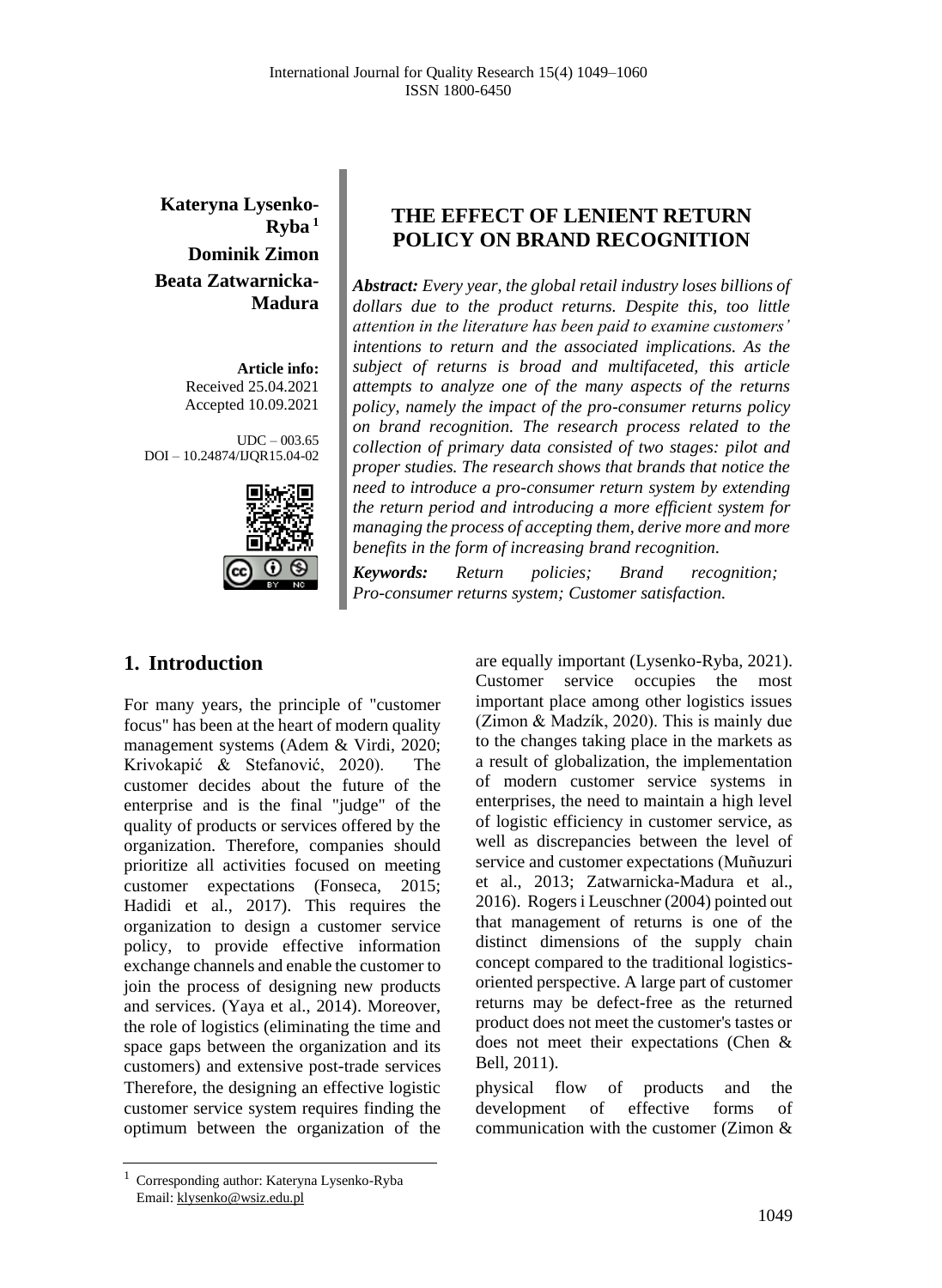

Dellana, 2020; Hoehle et al., 2018; Zatwarnicka-Madura et al., 2019).

These activities will allow to provide customers with an appropriate range of products, focus on eliminating time and space gaps between customers and the manufacturer, and provide the required level of after-sales service and handling of returns. (Tomic & Brkic, 2019). The starting point leading to the development of a distribution strategy is to identify the needs of individual customer groups, to choose the form of distribution and to design distribution channels in accordance with the requirements of the adopted service standards for individual customer groups (Candas & Kutanoglu, 2020).

The overriding goal of the organization should be not only to improve the emphasized activities, but also to go beyond them by trying to offer customers the satisfaction of their unconscious needs. (Pattanayak et al., 2017). There are many studies in the literature on the issues of customer service from the point of view of manufacturing companies (Wang et al., 2016; Olhager, 2010). However, not only these companies need to fully focus on knowing and exceeding customer requirements. After all, the role of the last links in the supply chain, which directly contact customers, is particularly important (Mahlamäki et al., 2020). Improving aftersales service in retail stores can be one of the most important aspects of providing a competitive advantage to supply chains (Shokouhyar et al., 2020). During the literature review only, a small number of studies can be noticed with the topics covering the issue of handling returns in retail stores. From the point of view of customer satisfaction, the most important things in the return process are: place, time of return and information flow (Bi et al., 2018). The place of return may be the retail store where the purchase was made, a collection point (e.g. a recycling company) or a carrier (courier company) who will drive to the customer's door and pick up the goods himself (this is how Zalando works). The farther the return point is, the less customer satisfaction will be (Mehta & Balakumar, 2021). The ideal situation for a modern customer, who is very convenient, is to hand over the goods to a courier or a company that collects household waste that drives directly to the customer. (Gulc, 2020). The reverse supply chain must be configured to reduce to a minimum the time and effort on the part of the customer.

Every year, the global retail industry loses billions of dollars due to the product returns. Despite this, too little attention in the literature has been paid to examine customers' intentions to return and the associated implications (Maity, 2020). As the subject of returns is broad and multifaceted, this article attempts to analyze one of the many aspects of the returns policy, namely the impact of the pro-consumer returns policy on brand recognition.

#### **2. Literature review**

Building a store's brand and recognizing means creating a set of favorable and unique associations for a given network, which may be a factor deciding where consumers will buy (Thoma & Williams, 2013; Hall, 2019; Oszust &Stecko, 2020). The return policy is one of such factors. It is an essential element for offline and online stores. Customers, especially before buying online, check how they can return the goods when they do not meet their expectations, what are the related costs and when they will receive a refund. For them, it is an overwhelming factor when choosing an e-shop. Virtual store experience affects consumers 'perceptions and intentions toward the retailer's brand (Pizzi et al., 2020).

Keller (1993) defines brand recognition as consumer's ability to discriminate the brand as having seen or heard before. Brand recognition is to confirm prior exposure to the brand when the brand is given a cue (Khurram et al., 2018). People choose mostly the things that are familiar to them (Coates et al., 2006).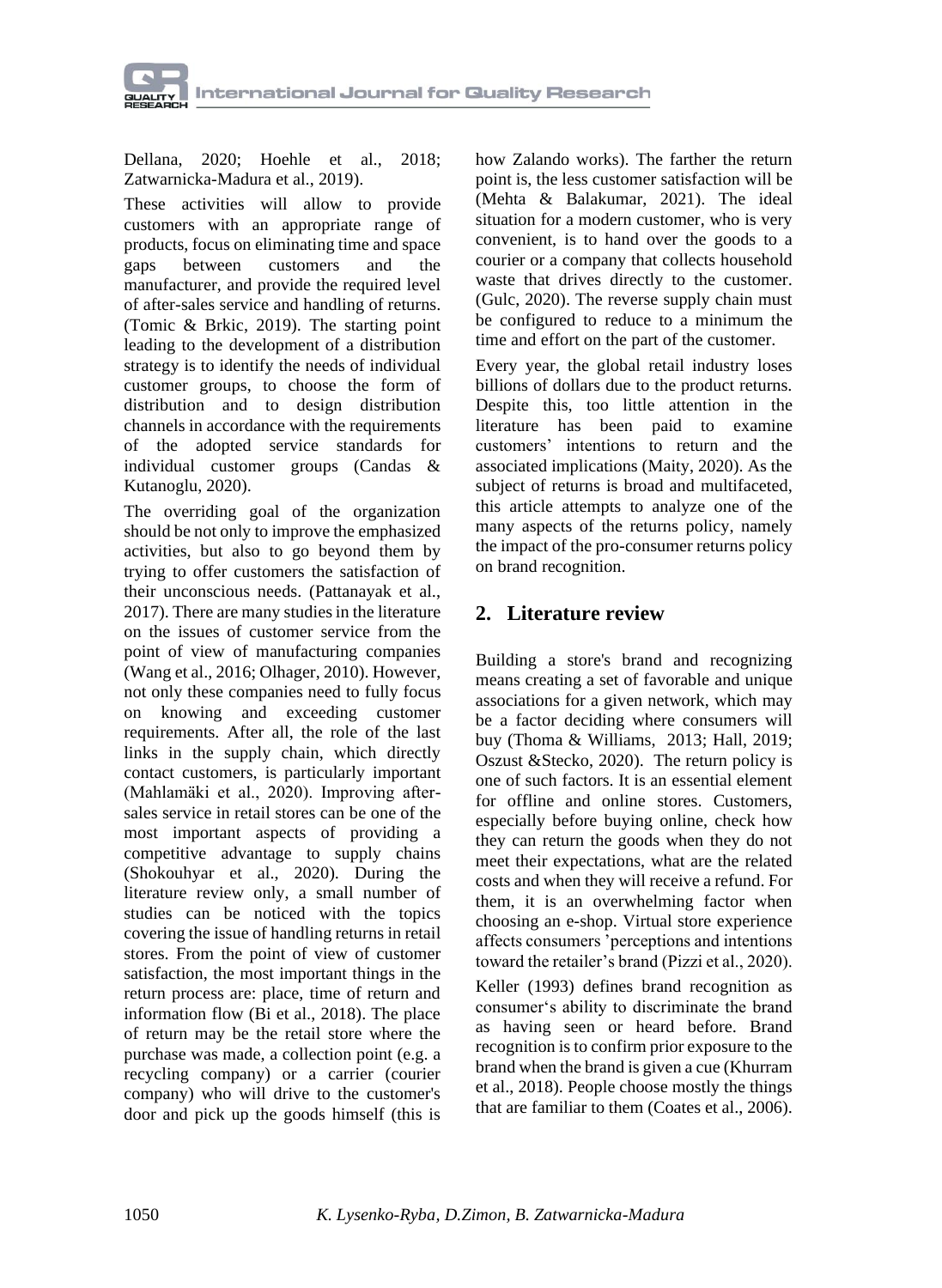The role of a retailer's return policy in consumers' decision making is very important. A lenient return policy drives down purchase risk and leads consumers to have positive store images and higher patronage intentions (Rokonuzzaman et al., 2021). When the online retailers adopt a lenient return policy, the consumers have higher perceived quality and lower perceived risk, which in turn leads to a higher intention to purchase (Shao et al., 2021). Offering return policy in web-store channels has an impact on the amount of manufacturers' profits in each channel (Alaei, 2020).

Retailers often use lenient return policies possibly due to the inherent belief that leniency increases product purchase more than product returns—despite the high processing costs and low salvage values associated with returns (Janakiraman et al., 2016). Interesting research was conducted by Khouja et al. (2019) regarding to the effect of return and price adjustment policies on a retailer's performance. Product returns cost retailers billions of dollars annually. Consumers return products they are dissatisfied with and may return and repurchase products in order to obtain a discount when temporary price drops occur. According to the authors using noncash refunds can significantly reduce the cost of providing a return policy and may even make such a policy profitable. Retailers selling products with valuation uncertainty often offer return policies to consumers to stimulate demand.

According to Bahn and Boyd (2014) consumers will view an assortment characterized by a more restrictive return policy as attractive to the extent that the assortment supports the information processing strategy triggered by the return policy.

Clothing market research has shown that consumers appreciate brands that give an opportunity to return the purchased clothing for no specific reason. Additionally, the possibility of a future return or exchange of clothing is one of the main factors when purchasing clothing as a gift (Sempruch, 2010).

The return policy is not only an element that minimizes various types of risk occurring during the decision-making process, it has a large impact on brand trust (Comegys et al., 2009) but it can also influence brand recognition. Building an appropriate brand image increases its recognition. The image is influenced by many elements (Erdil, 2015). When analyzing the publication sources, a research gap was noticed regarding to the relationship between the returns policy and brand recognition.

According to the literature analysis, the proconsumer returns system can contribute to the satisfaction of customers with their service and increase their loyalty to the brand. (Lysenko-Ryba & Zimon, 2021). In Poland, only few companies invest in the right tools to create an optimal system for handling returns (Jeszka, 2014). Although entrepreneurs declare that they make it easier for buyers to submit complaints, comments, and wishes, most of them use traditional, passive methods of establishing contacts with the client. Entrepreneurs often do not hire qualified personnel for customer service. In addition, companies do not always provide information fully and accurately, which prevents improvements and statistics on how many goods have been returned (Ofek et al., 2010).

The speed of processing the returned goods is very important because it has a direct impact on customer satisfaction, because customer expects the fastest possible return of funds and the best service. (Stöcker et al., 2021). It also influences the optimization of working capital - the sooner the returned goods are approved in the system, the sooner they will find their pay back to the store's offer and will be purchased by the next customer. (Sun et al., 2021). An example of such an operator is Docdata, which cooperates with Zalando or Asos. An item bought online is often returned with dirt or damage and, for obvious reasons,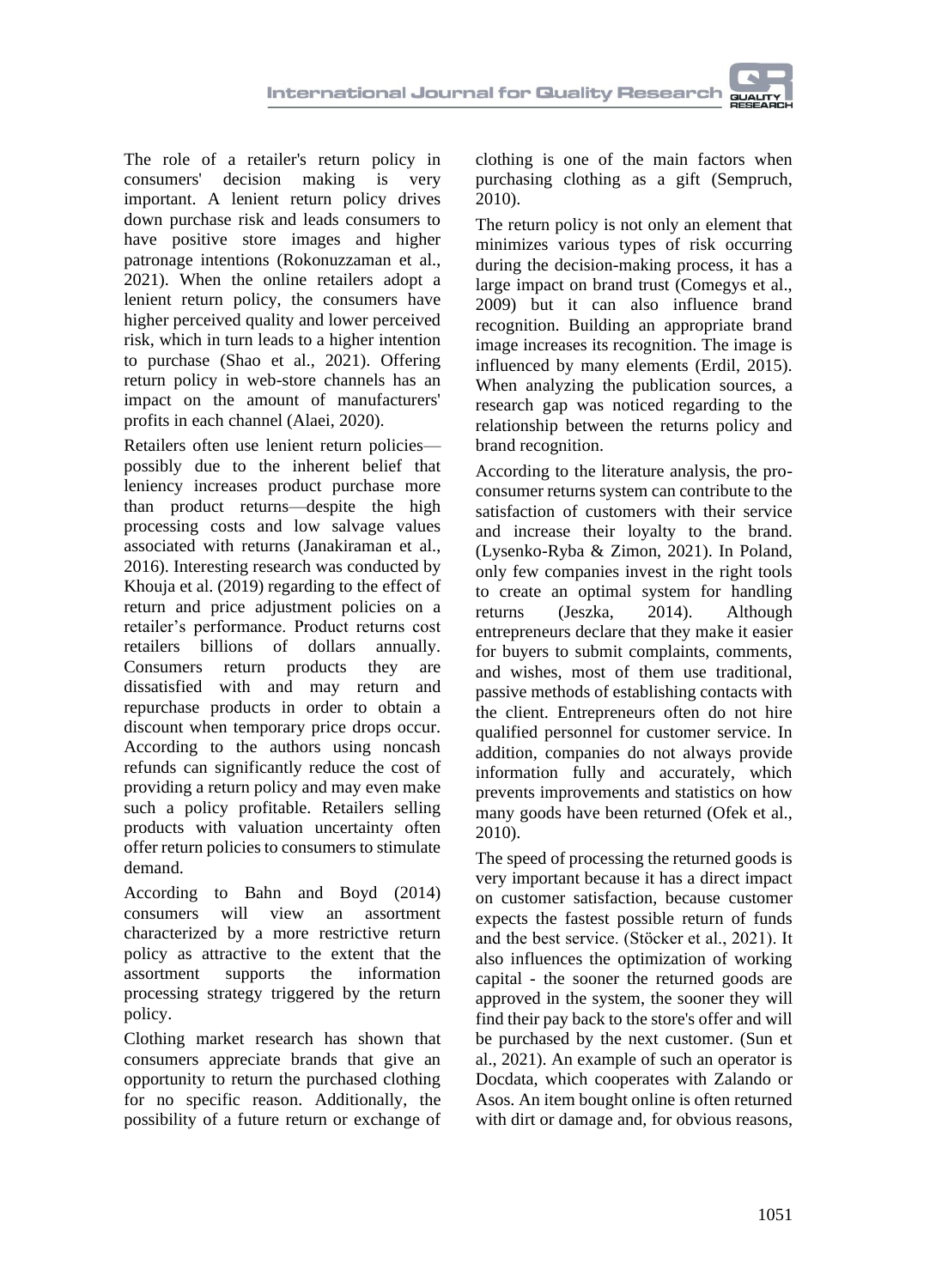cannot be re-circulated for sale. The delivered goods must be meticulously checked and classified, which is what the external operator does. Often such goods go to outlets. Initially, the leftover goods, often damaged, were sold in outlets for the workers of the factories where these goods were produced. Over time, outlets were also opened for all interested parties. Customer can buy goods at a very bargain price, often below the cost of its production. This is good for the producer as well, because if he doesn't sell the commodity at a discounted price, he has to destroy it and won't make any money from it. Outlets and stockists are a good way to extend the life cycle of goods (Rangarajan & Krishna, 2018).

# **3. Research methodology**

In this research, for measuring the factors of customers return, a CAWI technique was used as the main data collection method. The questionnaire as a main tool included the questions related to the expectations of the customers and their ability to share information about their experience, both negative and positive.

The main goal of the empirical research was to identify the relationship between the liberal return policy and brand recognition among customers.

The article attempts to verify the following research hypothesis:

> • *H: Liberal returns policy increases the level of brand recognition.*

The following gender and age amounts were used in the study:

- 48% of male and 52% of female,
	- 60% of people aged 25 to 46.

The research process related to the collection of primary data consisted of two stages: pilot and proper studies. In each of them, questionnaire surveys were used to collect primary data. The actual survey was carried out in April and May 2018 among 327 people representing Polish adult final buyers. Care was taken to ensure that the respondents had realized a return at least once. According to the Central Statistical Office, 38.434 million people lived in Poland at the time of the research

|  |  |  | Table 1. Sample profile |
|--|--|--|-------------------------|
|--|--|--|-------------------------|

.

| <b>1.</b> Dailyne profile              |                     |       |  |  |  |  |
|----------------------------------------|---------------------|-------|--|--|--|--|
| Question:                              | n                   | $\%$  |  |  |  |  |
|                                        | Age:                |       |  |  |  |  |
| up to 25 years                         | 41                  | 12,5% |  |  |  |  |
| $26 - 45$ years                        | 128                 | 39,1% |  |  |  |  |
| 46-60 years                            | 48                  | 14,7% |  |  |  |  |
| over 60 years old                      | 110                 | 33,6% |  |  |  |  |
| Sex:                                   |                     |       |  |  |  |  |
| female                                 | 162                 | 49,5% |  |  |  |  |
| male                                   | 165                 | 50,5% |  |  |  |  |
|                                        | Place of residence: |       |  |  |  |  |
| village                                | 125                 | 38,2% |  |  |  |  |
| city up to 50,000                      | 47                  | 14,4% |  |  |  |  |
| city 50,000 -150,000                   | 42                  | 12,8% |  |  |  |  |
| city 150,000-500,000                   | 46                  | 14,1% |  |  |  |  |
| city with over<br>500,000              | 67                  | 20,5% |  |  |  |  |
| <b>Education:</b>                      |                     |       |  |  |  |  |
| basic                                  | 5                   | 1,5%  |  |  |  |  |
| professional                           | 17                  | 5,2%  |  |  |  |  |
| technical secondary                    | 82                  | 25,1% |  |  |  |  |
| general secondary<br>education         | 93                  | 28,4% |  |  |  |  |
| higher                                 | 130                 | 39,8% |  |  |  |  |
|                                        | Average net income: |       |  |  |  |  |
| Up to PLN 1000                         | 23                  | 7,0%  |  |  |  |  |
| PLN 1001-2000                          | 98                  | 30,0% |  |  |  |  |
| PLN 2001-3000                          | 93                  | 28,4% |  |  |  |  |
| PLN 3001-4000                          | 60                  | 18,3% |  |  |  |  |
| over PLN 4000                          | 53                  | 16,2% |  |  |  |  |
| Professional situation:                |                     |       |  |  |  |  |
| unemployed                             | 30                  | 9,2%  |  |  |  |  |
| student                                | 21                  | 6,4%  |  |  |  |  |
| have own business                      | 12                  | 3,7%  |  |  |  |  |
| employed in a<br>company / institution | 147                 | 45,0% |  |  |  |  |
| pensioner                              | 117                 | 35,8% |  |  |  |  |
| $n = 327$                              |                     |       |  |  |  |  |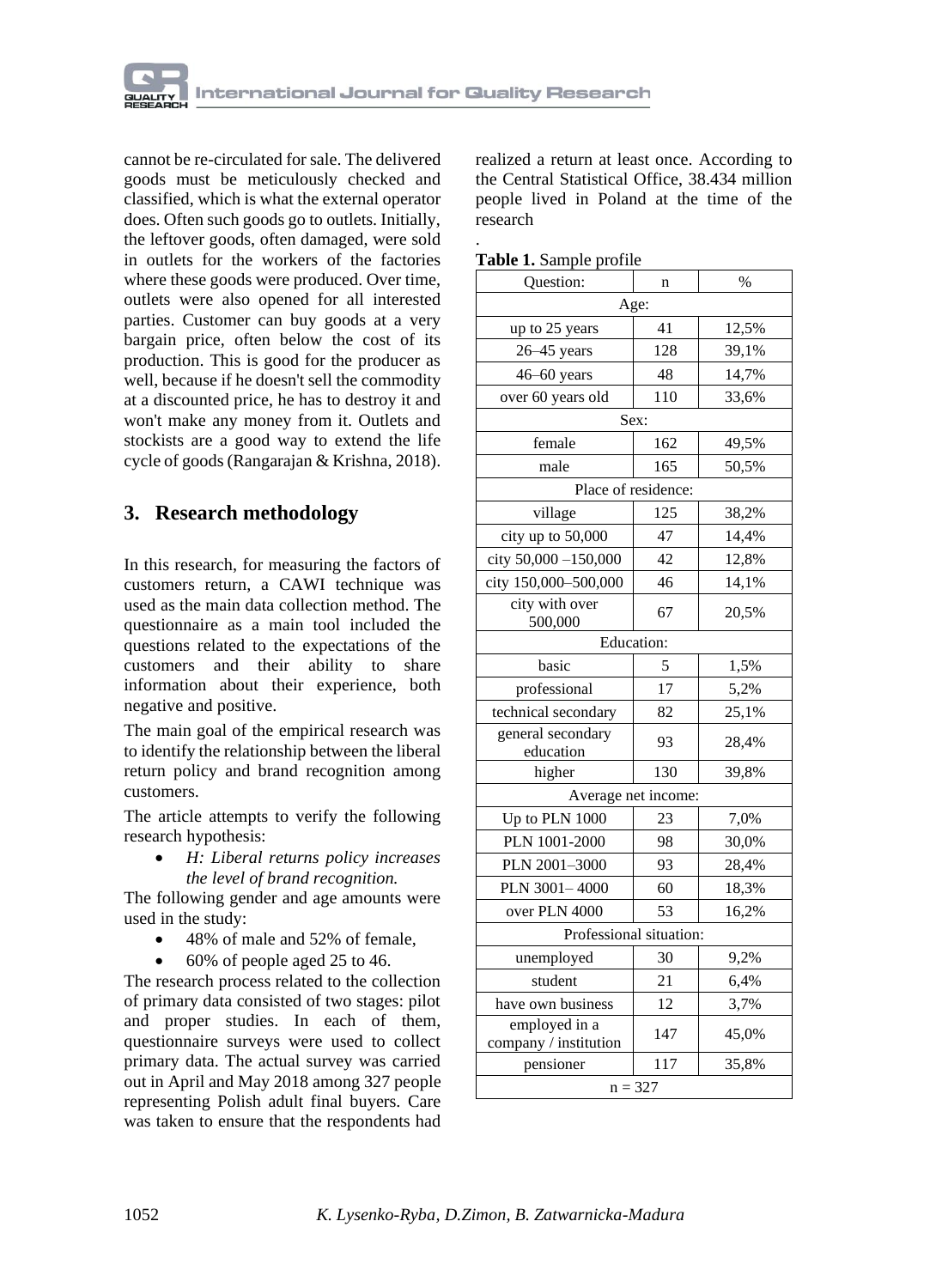#### **4. Research results**

In order to identify stores with the most proconsumer return policy, and thus with the longest return time, respondents were asked to identify the stores that, in their opinion, are associated with the most pro-consumer return policy. It was an open-ended question; the respondents could name 5 stores (Fig. 1). Then the question was asked: "Which of the listed stores do you associate with the most pro-consumer returns system?" In this case, the respondents received a list with various stores and had to choose from among them (Fig. 2). It is a technique used in brand recognition research. Its use allowed to test spontaneous and assisted awareness.





In both cases, Zalando was selected in the first place. It is a German clothing store that provides online services. It provides free shipping and returns with no minimum order value, free hotline and 100 days for the return of the purchased goods. A key factor in Zalando's success is the Free Shipping and Return Policy, which is a very important part of the value proposition for the customer and business model. The choice of a given store by the respondents confirms the hypothesis - Liberal returns policy increases the level of

brand recognition. In the first case described above, it was interesting that the respondents indicated Allegro, which is not really a shop, but a marketplace.



**Figure 2.** Shops most often indicated (selected from the list) by the respondents as being associated with the most pro-consumer returns system

The results of the chi-square test showed a statistically significant relationship ( $p < 0.05$ ) between the stores indicated by the respondents as associated with the proconsumer return system and their net income in the case of 1 answer (Table 2).

The results of the chi-square test showed statistically significant relationships  $(p < 0.05)$ between the stores indicated (selected from the list) by the respondents as being associated with the pro-consumer returns system and their gender in the case of 3 responses (Table 3).

Men more often than women indicated the Castorama brand (24.2%), and women more often than men indicated the Smyk brand (14.8%) and Answear (9.3%). The difference in the story is probably due to the assortment offered by the surveyed stores. Castorama offers home finishing and renovation products, while in Smyk it has products for children and Answer represents the fashion industry.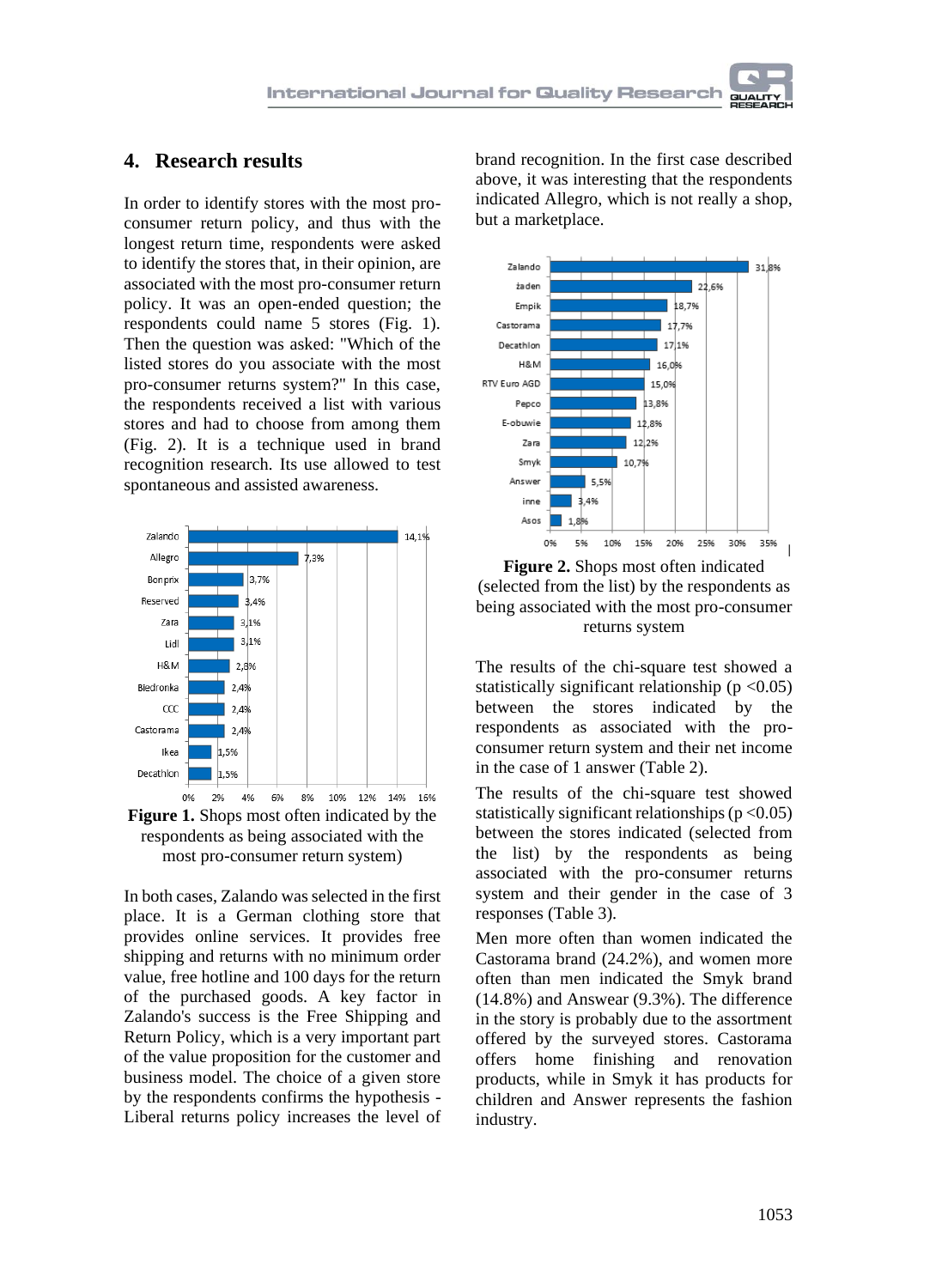

**Table 2.** Shops indicated by the respondents as associating them with the most pro-consumer return system, broken down into the average net income of respondents per person in the household

| Shop           | Up to PLN<br>1000<br>$[n=9]$ | PLN 1001-<br>2000<br>$[n=41]$ | PLN 2001-<br>3000<br>$[n=41]$ | PLN 3001-<br>4000<br>$[n=24]$ | Above<br>PLN 4000<br>$[n=24]$ | Statistical<br>significance                   |
|----------------|------------------------------|-------------------------------|-------------------------------|-------------------------------|-------------------------------|-----------------------------------------------|
| Zalando        | 33,3%                        | 53.7%                         | 14.6%                         | 45,8%                         | 16.7%                         | $\chi^2$ =18,825278<br>$df=4$<br>$p=0,000851$ |
| Allegro        | $0.0\%$                      | 17.1%                         | 14.6%                         | 16,7%                         | 29,2%                         | $\chi^2$ =4,463565<br>$df=4$<br>$p=0,34689$   |
| <b>Bonprix</b> | $0.0\%$                      | 12,2%                         | 7.3%                          | 4,2%                          | 12,5%                         |                                               |
| Reserved       | 22.2%                        | 9,8%                          | 4.9%                          | 4,2%                          | 8,3%                          |                                               |
| Lidl           | $0.0\%$                      | 4,9%                          | 17.1%                         | $0.0\%$                       | 4,2%                          |                                               |
| Zara           | 0.0%                         | 7.3%                          | 4.9%                          | 8.3%                          | 12.5%                         |                                               |

**Table 3.** Shops most often indicated (selected from the list) by the respondents as being associated with the most pro-consumer return system, broken down by gender of the respondents

| Shop                | female<br>$[n=162]$ | male<br>$[n=165]$ | Statistical significance                      |
|---------------------|---------------------|-------------------|-----------------------------------------------|
| Castorama           | 11,1%               | 24,2%             | $\chi^2$ =9,660125, df=1,<br>p=0,001883       |
| Zalando             | 35,8%               | 27,9%             | $\chi^2 = 2,36626, df = 1,$<br>p=0,123984     |
| Asos                | 1,2%                | 2,4%              | $\chi^2$ =0,642313, df=1,<br>p=0,422874       |
| Decathlon           | 14,2%               | 20,0%             | $\chi^2$ =9,660125, df=1,<br>$p=0,001883$     |
| Zara                | 13,6%               | 10,9%             | $\chi^2$ =0,543254, df=1,<br>p=0,461087       |
| H&M                 | 17,9%               | 15,8%             | $\chi^2$ =0,268489, df=1,<br>p=0,604347       |
| E-obuwie            | 14,2%               | 11,5%             | $\chi^2$ =0,525403, df=1,<br>p=0,468546       |
| Empik               | 16,1%               | 21,2%             | $\gamma^2$ =1,435805, df=1,<br>$p=0,230819$   |
| Smyk                | 14,8%               | 6,7%              | $\gamma^2 = 5.678239$ , df=1,<br>p=0,017177   |
| Answear             | 9,3%                | 1,8%              | $\chi^2$ =8,701365, df=1,<br>$p=0.00318$      |
| <b>RTV Euro AGD</b> | 11,1%               | 18,8%             | $\chi^2$ =3,781487, df=1,<br>$p=0,051823$     |
| Pepco               | 16,7%               | 10,9%             | $\gamma^2 = 2.283308$ , df=1,<br>$p=0,130773$ |
| Other               | 1,9%                | 4,9%              | $\chi^2$ =2,258053, df=1,<br>p=0,132921       |
| none                | 24,1%               | 21,2%             | $\gamma^2 = 0.382401$ , df=1,<br>$p=0.536321$ |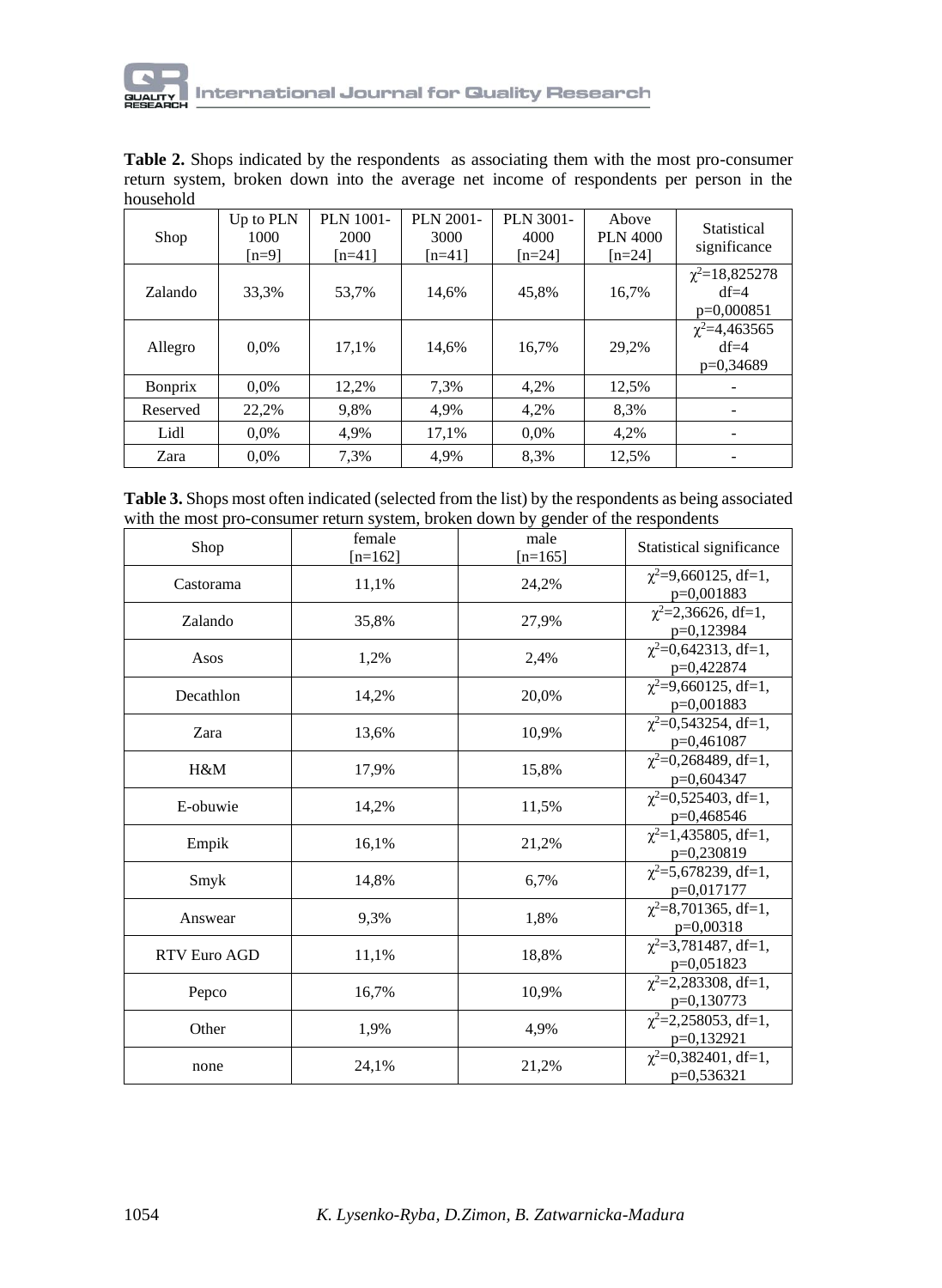

## **5. Discussion**

The pro-consumer return policy is associated with a long time that the store offers to decide on the return of goods. Under national law, a Polish consumer who has concluded a distance contract, i.e. purchased online or over the phone, may withdraw from the transaction within 14 days without giving a reason and without incurring costs. However, when buying in a stationary store, it is not a legal obligation of the store and it depends only on the good will of the seller. Hence, different stores have different return periods, e.g. in the Reserved clothing store it is 30 days, in TK Maxx - 28 days, in Lidl, the return of industrial goods is possible only within 7 days from the date of purchase, and in the Społem store, which sells industrial goods, return goods is not possible at all. The consumer may only exchange the article for another if the store manager allows for it. In Leroy Merlin and Castorama stores, the return period is unlimited. For these DIY stores, the returned product must not be damaged, used and its packaging must not be broken. Moreover, when returning goods, the customer must have a proof of purchase. For example, if a customer wants to return a piece of furniture that has been assembled, but has not been used later, the store will not accept such goods. At first glance, the DIY stores seem to have a very pro-consumer policy, but this is not the case. Shops have long lists of items that cannot be returned, such as products sold by meters or light bulbs. This unlimited return period applies to goods such as panels and tiles, which we can return even when the packaging is open. This is because they have unlimited expiration dates and the store will easily sell them again.

When analyzing the Polish market, it can be concluded that companies still lack awareness of the reasons for returns and what benefits they can bring for the company. All because returns are perceived as a result of the poor quality and mismanaged. To change this, Polish managers need to integrate the returns

management process into the company's overall strategy, which will benefit companies and their customers. (Fornell & Wernerfelt, 1997). In November 2016, in Poland, Lidl stores carried out campaigns under the slogan "Absolute satisfaction or your money back". The rules of the action were very simple. Customers who bought Lidl's own brand products could request a refund if they were not satisfied with the purchased goods, without giving any reason. They only had to take the packaging of the product with them. Moreover, they did not even need to have a receipt with them. Lidl is very proud of its own brand, Lidl believes that their products have a very good quality, so the assumption was that consumer should not complain. Unfortunately, the managers did not take into account the mentality of the Poles. As a consequence, the stores were filled with people returning huge amounts of used packaging. Within a few days, the store had to suspend its operation. Although the intentions of the store were very good ("The aim of the campaign is to guarantee customers complete satisfaction with the own brand products purchased in our stores. We believe that this will allow consumers to make the right choices during subsequent purchases, which may minimize food waste in households"), carrying out such an undertaking in such a liberal way without any market research and specificity of consumer behavior is very expensive and may have a negative impact on the company's reputation.

The situation on the American market is different. Return flows are a frequent subject of research by scientists and business. Every year, The Retail Equation conducts surveys and prepares a Consumer Returns in the Retail Industry report based on the results for the National Retail Federation. This report presents all the information about returned items by state. Consumers returned an estimated \$428 billion in merchandise in 2020 [\(https://nrf.com/media-center/press](https://nrf.com/media-center/press-releases/428-billion-merchandise-returned-2020)[releases/428-billion-merchandise-returned-](https://nrf.com/media-center/press-releases/428-billion-merchandise-returned-2020)[2020,](https://nrf.com/media-center/press-releases/428-billion-merchandise-returned-2020) access 22.04.2021).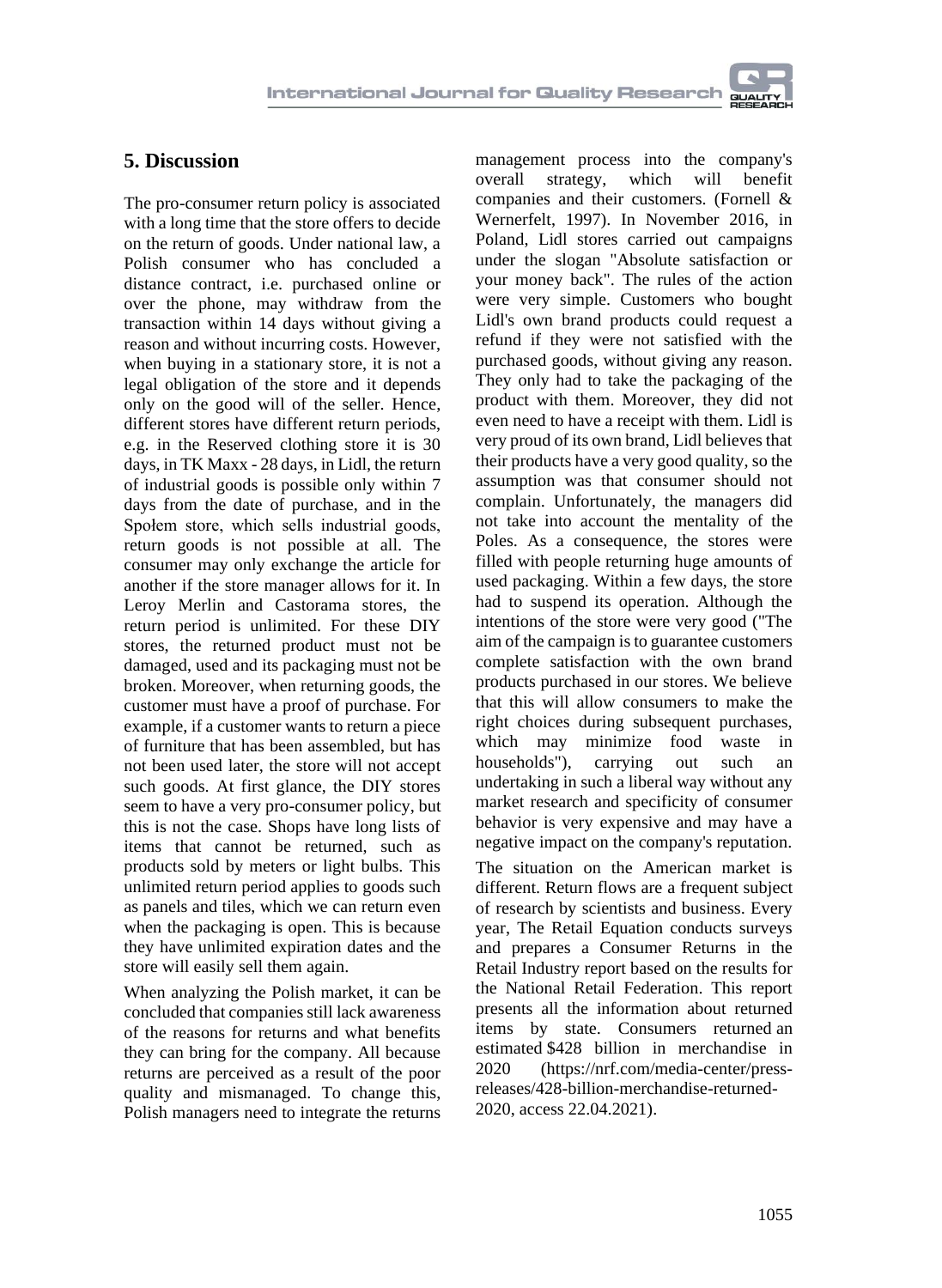The reason for this is a very liberal return policy, which has to be adapted to the market and citizens' mentality. At Nordstrom and Macy's US store, customers have one year to return. In the US, customers often buy goods with the intention of returning them in a few days. In order to reduce abuses, for example, the Nordstrom store introduced restrictions on occasional dresses that were returned after one event. From the customers perspective, the return process is very easy and stress-free, they do not have to go to the same store where he purchased the goods, and the staff does not strictly check the goods. The logic behind this liberal return policy is that the ease of returns motivates customers to make a purchase, and after the transaction, there is a chance that those who intended to return the goods will keep the goods for various reasons. Japan is another example of a country adopting a liberal approach. The country is admired for its perfectly organized society which completely changed its philosophy after the end of the war. The Japanese pay a lot of attention to customer service and customer satisfaction. Everyone knows the expression " the customer is always right ". In Japan, it says: "the customer is God", which shows the direction of all marketing and logistics activities. In terms of liberality, the Japanese goods return system can be compared to the US. For example, in the Uniqlo store from the clothing industry, customers can even return worn and washed clothes, which in the Polish reality is unimaginable. In Poland, where most companies have introduced a restrictive returns management system, the main task is to minimize the volume of returns, and only in second place is to meet the needs of customers, especially the demanding ones. Not only Japanese companies serve customers in this way. Foreign companies, such as Amazon, also have to be very flexible and adapt to consumer expectations, because customers are used to the highest level of service. The Japanese system of returns is characterized by high efficiency and effectiveness. In order to benefit from a situation that seems to be a crisis (the customer does not want or does not need our goods), companies must first of all change their attitude to be more pro-consumer. (Lantz  $&$  Hjort, 2013). Jeng (2017) points out that less well-known brands in particular can gain a lot by using convenient forms of returns that encourage customers to buy.

The above case studies from the US and Japan are good examples of how customers should be treated to gain a market advantage. Unfortunately, changing the approach alone is not enough. Logistic aspects go hand in hand with this. Companies must streamline all their processes to guarantee the fastest possible service, so that on the one hand the customer is satisfied, and on the other hand, the company does not have to incur high costs (Guerrero-Lorente et al., 2020). Moreover, taking care customers providing the most liberal pro-consumer return policy will contribute to increase brand recognition. And brand recognition influences consumers' purchasing decisions reducing their perceived risk (Moisescu, 2009).

#### **6. Summary**

The common view among managers that the reasons for complaints or returns belongs only to the customer and are related to the improper use of products, is no longer valid. Currently, the customer makes returns for various reasons, about which he often does not want to and does not need to inform the sellers. Customer-to-retailer returns are now a common feature of competitive markets. Some consumers return products that are unsatisfactory, while others return products that are functioning properly for other reasons, such as not meeting expectations, changing taste preferences or wanting to take advantage of new and more favorable promotions. The existence of customer returns is now becoming an important element that supply chains can use in the promotion process and as part of the competitive struggle. A well-designed return policy in its idea is to improve customer service and, consequently, increase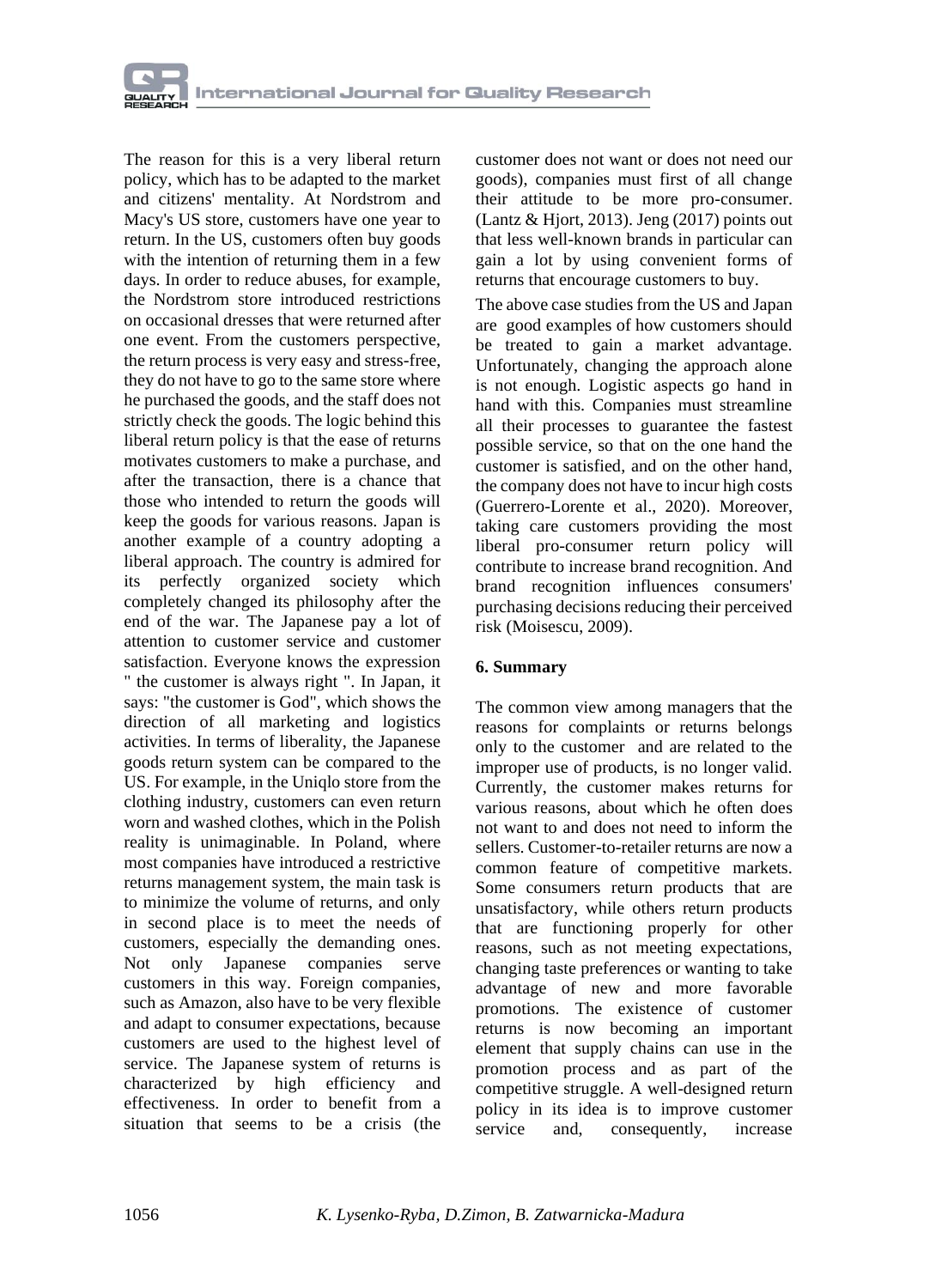satisfaction, although it must be done in a thoughtful way, adapting to the economic level of the country, the possibilities of the supply chain and the mentality of its citizens. The return policy must be as pro-consumer as possible, but up to a certain level, because too lenient return rules encourage some customers to abuse these rules through opportunistic or even fraudulent behavior. Customers can abuse return policies by making purchases with the full intention of returning the products or by returning a product long after extracting most of the product's market value (Ketzenberg et al., 2020).

The research shows that brands that notice the need to introduce a pro-consumer return system by extending the return period and

introducing a more efficient system for managing the process of accepting them, derive more and more benefits in the form of increasing customer loyalty. An example of such a company is Zalando.pl, which offers 100 days to return the goods and is considered a leader in the clothing industry. Achieving this level of after-sales service requires the manufacturer to understand the tastes and preferences of customers and make design changes based on customer tastes and data, and strong retailer involvement. However, the efforts made in this area result in a strengthened competitive position, better brand recognition and higher sales volume, as well as more returns. Therefore, the key to success is the development of logistically effective pro-consumer returns.

## **References:**

- Adem, M. K., & Virdi, S. S. (2020). The effect of TQM practices on operational performance: an empirical analysis of ISO 9001: 2008 certified manufacturing organizations in Ethiopia. *The TQM Journal, 33*(2), 407-440.
- Alaei, A. M., Taleizadeh, A. A., & Rabbani, M. (2020). Marketplace, reseller, or web-store channel: The impact of return policy and cross-channel spillover from marketplace to webstore. *Journal of Retailing and Consumer Services*, 102271.
- Bahn, K. D., & Boyd, E. (2014). Information and its impact on consumers׳ reactions to restrictive return policies. *Journal of Retailing and Consumer Services, 21*(4), 415-423.
- Bi, G., Chen, P., & Fei, Y. (2018). Optimal decisions and coordination strategy of a capitalconstrained supply chain under customer return and supplier subsidy. *Journal of Modelling in Management.*
- Candas, M. F., & Kutanoglu, E. (2020). Integrated location and inventory planning in service parts logistics with customer-based service levels. *European Journal of Operational Research, 285*(1), 279-295.
- Chen, J., & Bell, P. C. (2011). Coordinating a decentralized supply chain with customer returns and price-dependent stochastic demand using a buyback policy. *European Journal of Operational Research, 212*(2), 293-300.
- Coates, S. L., Butler, L. T., & Berry, D. C. (2006). Implicit memory and consumer choice: The mediating role of brand familiarity*. Applied Cognitive Psychology: The Official Journal of the Society for Applied Research in Memory and Cognition, 20*(8), 1101-1116.
- Comegys, C., Hannula, M., & Váisánen, J. (2009). Effects of consumer trust and risk on online purchase decision-making: A comparison of Finnish and United States students. *International Journal of Management, 26*(2), 295.
- Erdil, T. S. (2015). Effects of customer brand perceptions on store image and purchase intention: An application in apparel clothing. *Procedia-Social and Behavioral Sciences, 207*, 196-205.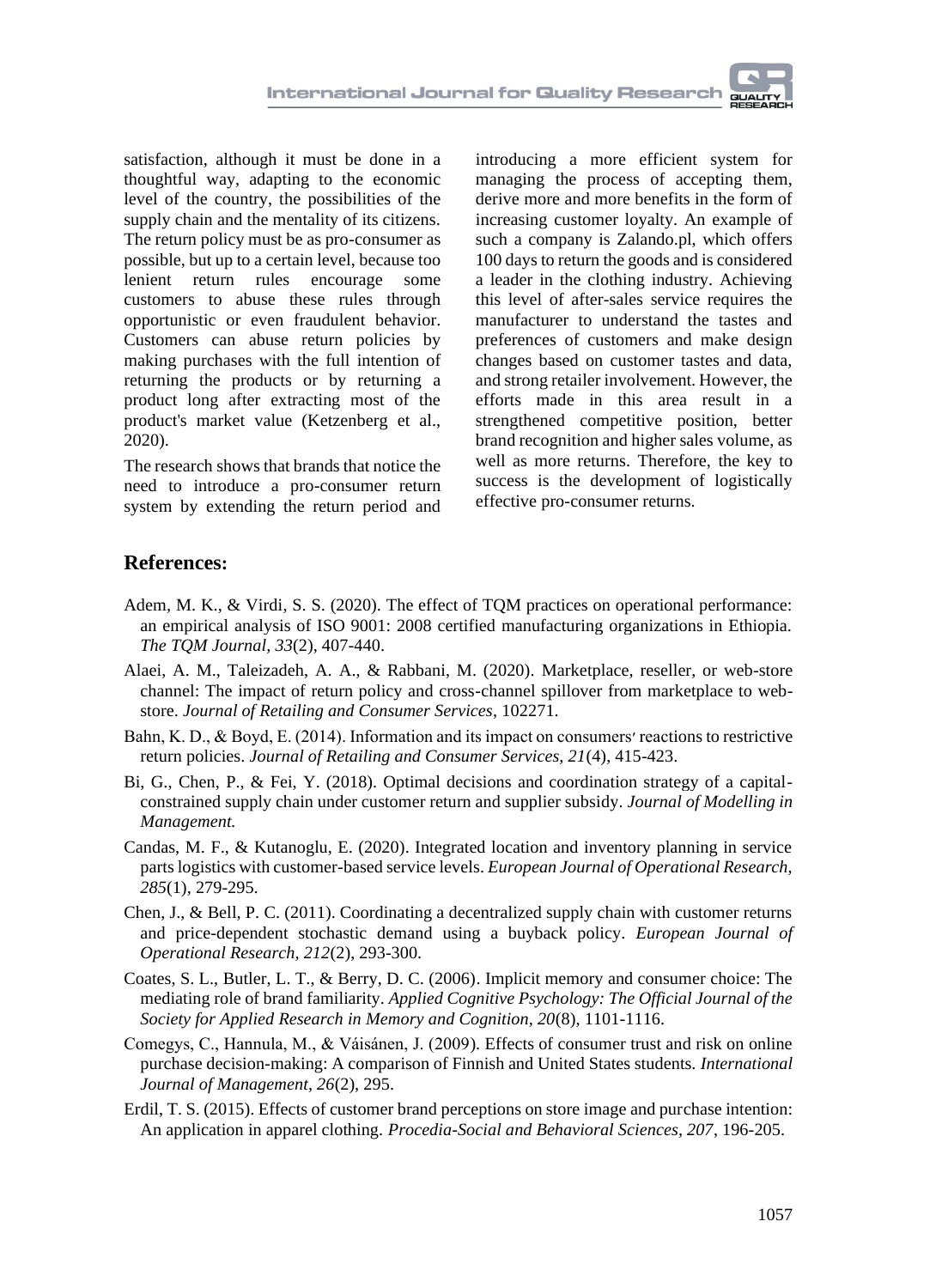- Fonseca, L. (2015). From Quality Gurus and TQM to ISO 9001: 2015: a review of several quality paths. *International Journal for Quality Research, 9*(1), 167-180.
- Fornell, C., & Wernerfelt, B. (1987). Defensive marketing strategy by customer complaint management: a theoretical analysis. *Journal of Marketing research, 24*(4), 337-346.
- Guerrero-Lorente, J., Gabor, A. F., & Ponce-Cueto, E. (2020). Omnichannel logistics network design with integrated customer preference for deliveries and returns. *Computers & Industrial Engineering, 14*4, 106433.
- Gulc, A. (2020). Determinants of Courier Service Quality in e-Commerce from Customers' Perspective. *Quality Innovation Prosperity, 24*(2), 137-152.
- Hadidi, L., Assaf, S., Aluwfi, K., & Akrawi, H. (2017). The effect of ISO 9001 implementation on the customer satisfaction of the engineering design services. *International Journal of Building Pathology and Adaptation. 35*(2), 176-190.
- Hall, H. (2019). An application of qualitative marketing studies in the identification of the consumer decision-making process. Effects and benefits. *Humanities and Social Sciences, 26*(4), 61-69.
- Hoehle, H., Aloysius, J. A., Chan, F., & Venkatesh, V. (2018). Customers' tolerance for validation in omnichannel retail stores. *The International Journal of Logistics Management. 29*(2), 704-722.
- <http://www.lidl.pl/pl/sprytnie-i-tanio-kupowac-marki-lidla-8807.htm>
- https://www.rather-be-shopping.com/blog/2013/12/27/8-best-return-policies-in-the-knownuniverse/
- Janakiraman, N., Syrdal, H. A., & Freling, R. (2016). The effect of return policy leniency on consumer purchase and return decisions: A meta-analytic review. *Journal of Retailing, 92*(2), 226-235.
- Jeng, S. P. (2017). Increasing customer purchase intention through product return policies: The pivotal impacts of retailer brand familiarity and product categories. *Journal of Retailing and Consumer Services, 39*, 182-189.
- Jeszka, A. M. (2014). Product returns management in the clothing industry in poland*. LogForum, 10*(4).
- Keller, K. L. (1993). Conceptualizing, measuring, and managing customer-based brand equity. *Journal of marketing, 57*(1), 1-22.
- Ketzenberg, M. E., Abbey, J. D., Heim, G. R., & Kumar, S. (2020). Assessing customer return behaviors through data analytics. *Journal of Operations Management, 66*(6), 622-645.
- Khouja, M., Ajjan, H., & Liu, X. (2019). The effect of return and price adjustment policies on a retailer's performance. *European Journal of Operational Research, 276*(2), 466-482.
- Khurram, M., Qadeer, F., & Sheeraz, M. (2018). The Role of Brand Recall, Brand Recognition and Price Consciousness in Understanding Actual Purchase. *Journal of Research in Social Sciences, 6*(2), 219-241.
- Krivokapić, Z., & Stefanović, M. (2020). Role of responsibility in the quality management system. *International Journal for Quality Research, 14*(3), 805-816.
- Lantz, B., & Hjort, K. (2013). Real e-customer behavioural responses to free delivery and free returns. *Electronic Commerce Research, 13*(2), 183-198.
- Lysenko-Ryba K. (2021), The impact of impulsive buying on customer returns. *International Journal for Quality Research, 15*(3), 857-870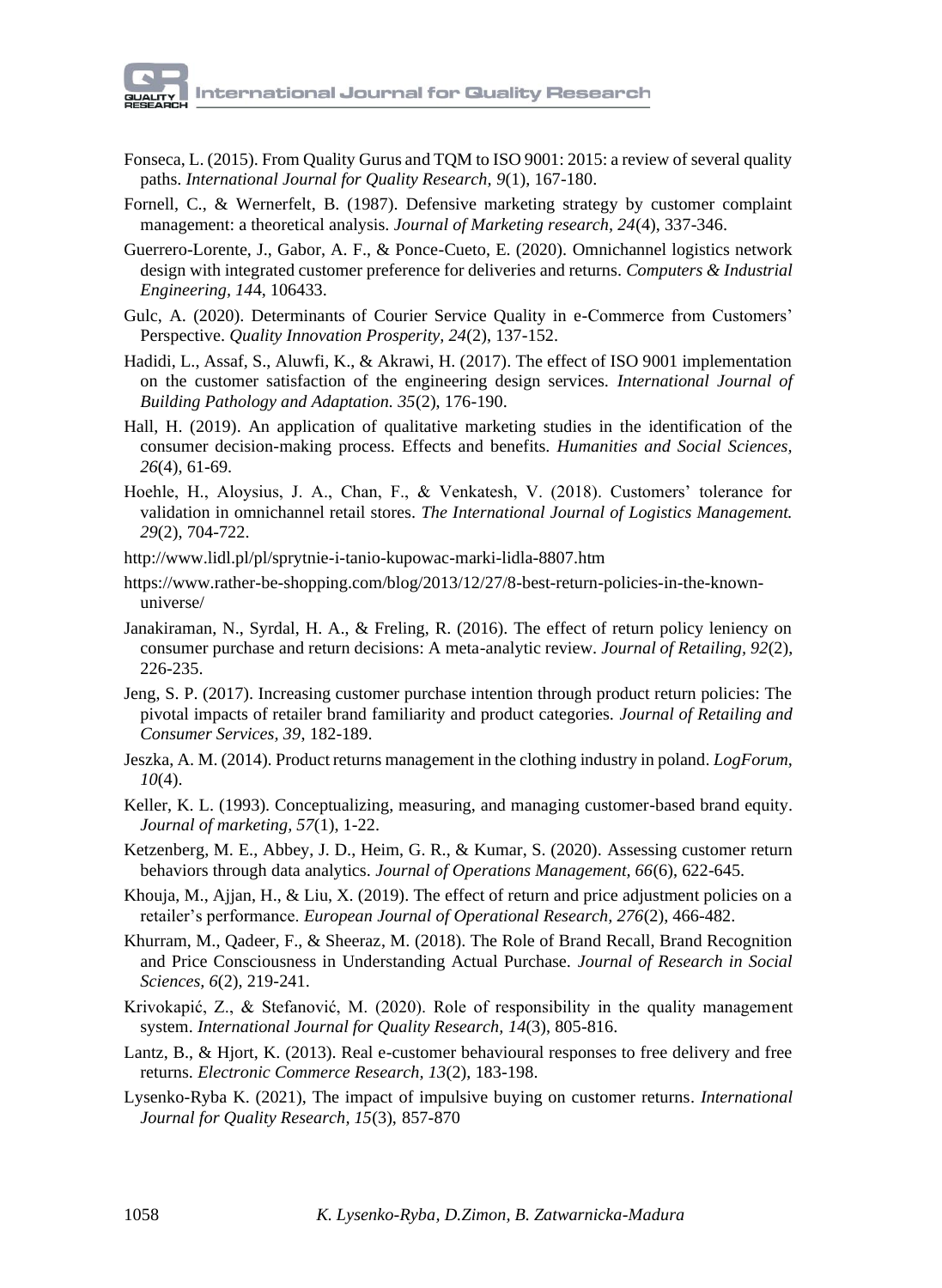

- Lysenko-Ryba, K., & Zimon, D. (2021). Customer Behavioral Reactions to Negative Experiences during the Product Return. *Sustainability, 13*(2), 448.
- Mahlamäki, T., Storbacka, K., Pylkkönen, S., & Ojala, M. (2020). Adoption of digital sales force automation tools in supply chain: Customers' acceptance of sales configurators. *Industrial Marketing Management, 91*, 162-173.
- Maity, D. (2020). An insight into customers' product return intentions. *Applied Marketing Analytics, 6(*2), 151-168.
- Mehta, R., & Balakumar, K. (2021). Redesigning after-sales service: Impact on incumbent product distribution channels. *Journal of Retailing and Consumer Services, 58*, 102279.
- Moisescu, O. I. (2009). The importance of brand awareness in consumers' buying decision and perceived risk assessment, *Management & Marketing 7*(1) 103-110.
- Muñuzuri, J., Beltrán, J., Martín, E., & Onieva, L. (2013). ISO 9001 and standardised logistics management: an empirical analysis in Spanish small and medium-sized enterprises. *Total Quality Management & Business Excellence, 24*(3-4), 479-495.
- Ofek, E., Katona, Z., & Sarvary, M. (2011). "Bricks and clicks": The impact of product returns on the strategies of multichannel retailers. *Marketing Science, 30*(1), 42-60.
- Olhager, J. (2010). The role of the customer order decoupling point in production and supply chain management. *Computers in Industry, 61*(9), 863-868.
- Oszust, K., & Stecko, J. (2020). Theoretical aspects of consumer behaviour together with an analysis of trends in modern consumer behaviour. *Modern Management Review, 25*(4), 113- 121.
- Pattanayak, D., Koilakuntla, M., & Punyatoya, P. (2017). Investigating the influence of TQM, service quality and market orientation on customer satisfaction and loyalty in the Indian banking sector. *International Journal of Quality & Reliability Management, 34*(3), 362-377.
- Pizzi, G., Vannucci, V., & Aiello, G. (2020). Branding in the time of virtual reality: Are virtual store brand perceptions real. *Journal of Business Research, 119*, 502-510.
- Rangarajan, V., & Krishna, K. T. (2018). Impact of service quality on customer satisfaction special reference to retail outlets in Tamil Nadu. *Indian Journal of Public Health Research and Development, 9*(12), 174-179.
- Rogers, D. S., & Leuschner, R. (2004). Supply chain management: retrospective and prospective. *Journal of Marketing Theory and Practice, 12*(4), 60-65.
- Rokonuzzaman, M., Iyer, P., & Harun, A. (2021). Return policy, No joke: An investigation into the impact of a retailer's return policy on consumers' decision making. *Journal of Retailing and Consumer Services, 59*, 102346.
- Sempruch, K. (2010). *Marka w kształtowaniu zachowań nabywczych konsumentek odzieży segmentu fast fashion.* Uniwersytet Ekonomiczny w Poznaniu. Poznań.
- Shao, B., Cheng, Z., Wan, L., & Yue, J. (2021). The impact of cross border E-tailer's return policy on consumer's purchase intention. *Journal of Retailing and Consumer Services, 59*, 102367.
- Shokouhyar, S., Shokoohyar, S., & Safari, S. (2020). Research on the influence of after-sales service quality factors on customer satisfaction. *Journal of Retailing and Consumer Services, 56*, 102139.
- Stöcker, B., Baier, D., & Brand, B. M. (2021). New insights in online fashion retail returns from a customers' perspective and their dynamics. *Journal of Business Economics*, 1-39.